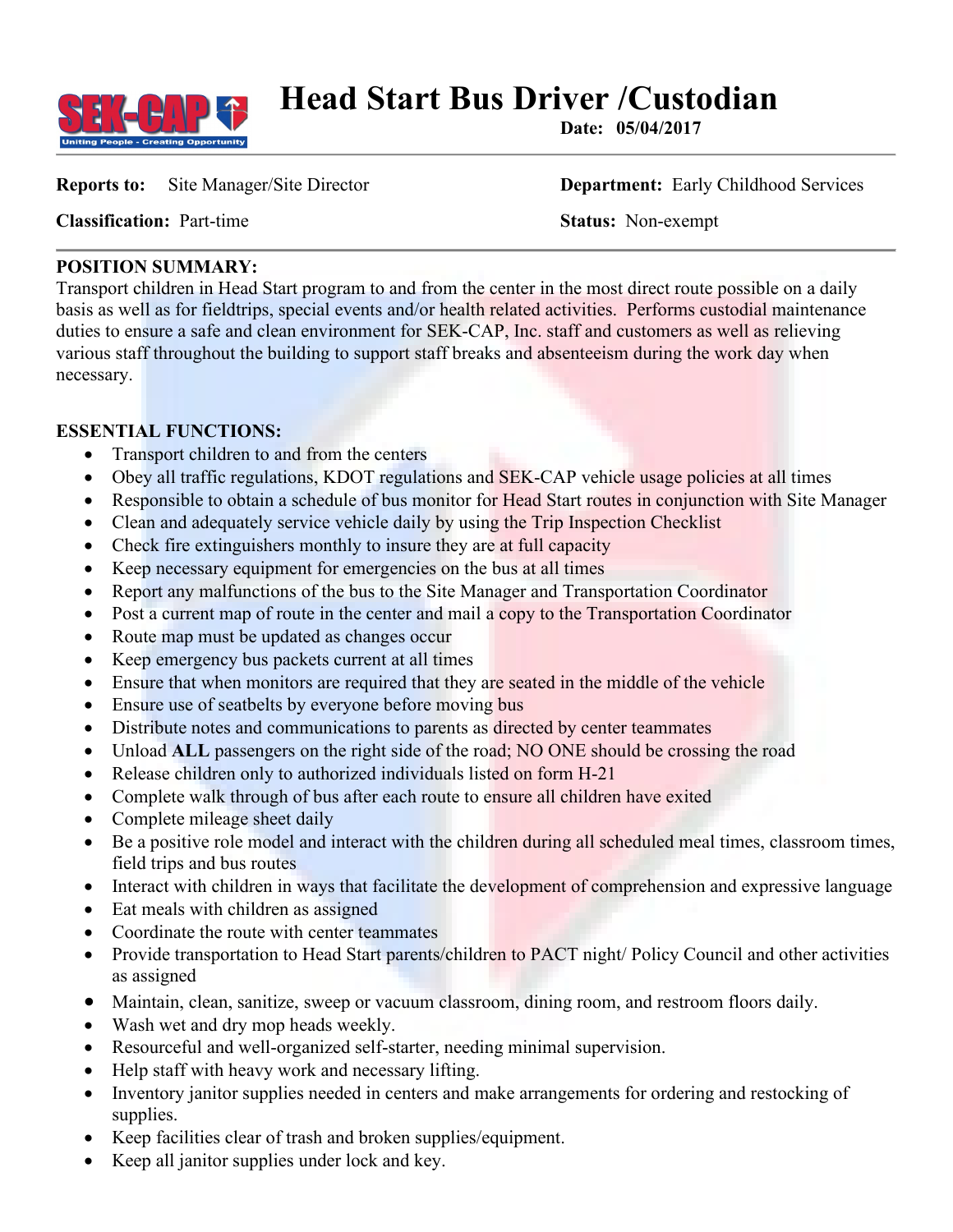- Remove snow from sidewalks-may require additional hours.
- Check outside areas daily for hazards and correct problems as they arise.
- Clean and sanitize customer seating on a weekly basis.
- Empty all waste baskets and garbage containers daily and wash out waste baskets once a week.
- Report needed repairs and/or damages to the building.
- Carry out all classroom and playground duties as assigned if applicable.
- Utilize Positive Behavior Support (PBS) strategies to prevent and defuse disruptive behavior
- Comply with Head Start Performance Standards, Licensing Requirements, and Program Policies
- Respect and support cultural differences and diverse family structures
- Demonstrate good work habits such as arriving on time and adhering to appropriate break times
- Attend mandatory in-service trainings and staff meetings
- Responsibility to report any suspected abuse or neglect to appropriate authority
- Advocate for SEK-CAP, Inc. in the community
- Maintain and assure confidentiality and privacy of SEK-CAP customers
- Uphold and promote the core values and mission statement of SEK-CAP
- Support management decisions both in actions and words
- Other duties as assigned

## **KNOWLEDGE AND EXPERIENCE:**

Essential:

- Ability to get along with diverse personalities; tactful, mature, and flexible
- Ability to meet and deal tactfully with the general public and to communicate effectively and clearly both orally and in writing
- Resourceful and well-organized self-starter, needing minimal supervision
- Ability to establish and maintain positive, effective working relationships with co-workers, community partners, and customers
- Ability to learn and adapt

#### Desired:

• Previous commercial/passenger driving experience

## **EDUCATION AND QUALIFICATIONS:**

- High School diploma or GED is required
- Must be a minimum of 21 years of age
- Obtain First Aid and CPR certification within 30 days
- Successfully complete a physical exam and TB skin test before beginning employment and every three years thereafter.
- Submit to and pass standard criminal history check
- Submit to and pass standard drug screen test
- Be fully vaccinated for COVID-19 before beginning employment

# **PHYSICAL REQUIREMENTS/WORK ENVIRONMENT:**

The physical demands and work environment described here are representative of those that must be met by an employee to successfully perform the essential functions of this job. Reasonable accommodations may be made to enable individuals with disabilities to perform the essential functions.

- Use hands to finger, handle, or feel
- Reach with hands and arms
- Sit or occasionally stand; walk and stoop, kneel, or crouch
- Regularly lift and/or move up to 30 pounds